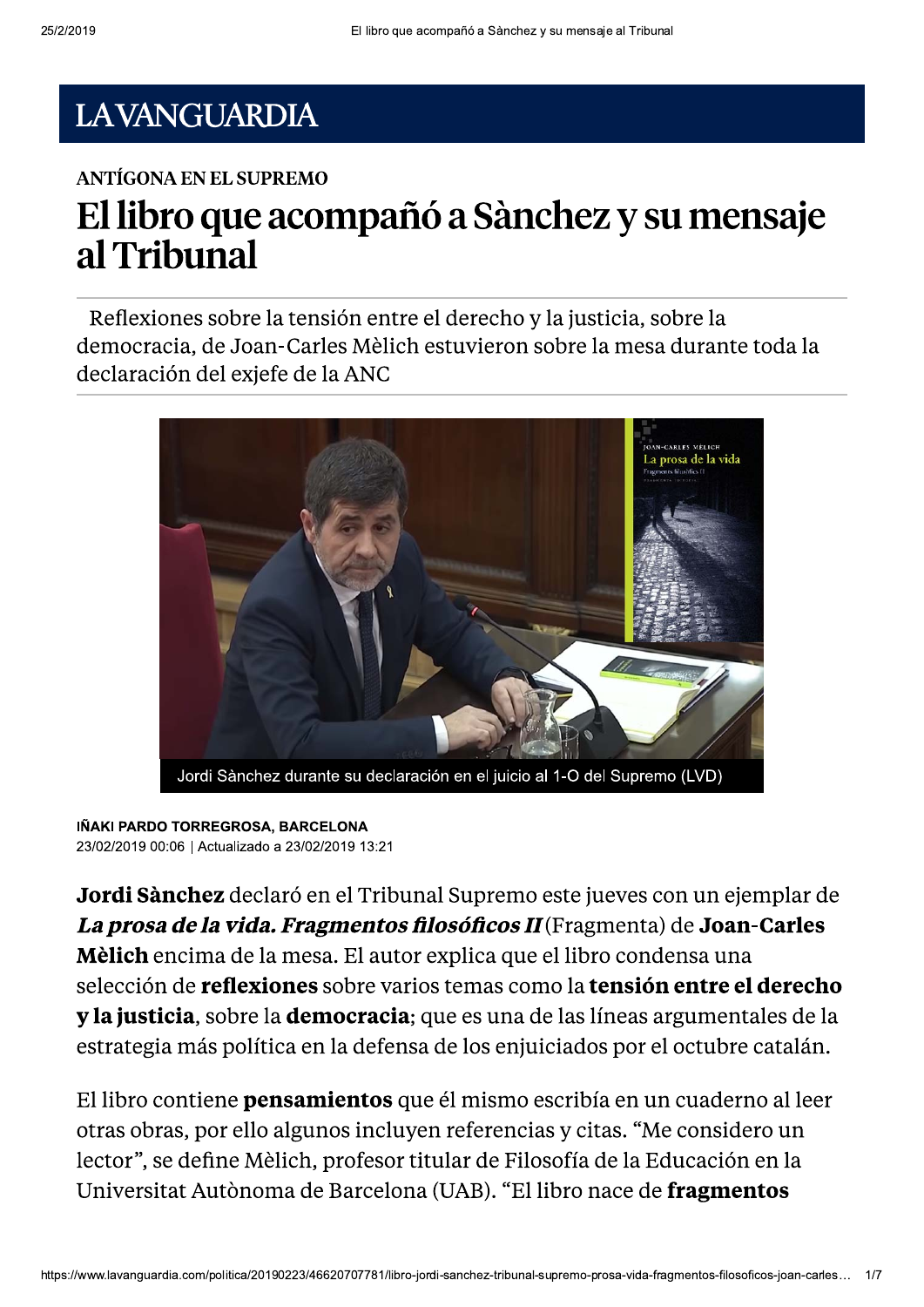filosóficos que me han generado un pensamiento. Uno de los temas que trato es la cuestión de lo legal, lo legítimo, de la justicia, de la democracia... sobre todo a partir de Antígona, de Sófocles, una obra fundamental para entender la **política** en **Occidente**", apunta a La Vanguardia.

#### 66 No hay democracia sin ley y sin derecho. Pero sólo con ley y derecho no hay democracia"

**JOAN-CARLES MÈLICH** 

"En Antígona se ve el enfrentamiento entre lo legal -la ley y el derecho- y lo legítimo -la justicia -. A partir de ahí reflexiono sobre qué es la democracia. Desde mi perspectiva se basa en un sistema político de tensión entre lo legal - el derecho - y lo legítimo - la justicia -", detalla. "No hay democracia sin ley y sin derecho. Pero sólo con ley y derecho no hay democracia", contrapone. "Para que haya democracia tiene que haber cumplimiento de la ley y a la vez mala conciencia de la misma porque nunca ninguna ley será suficientemente justa", añade.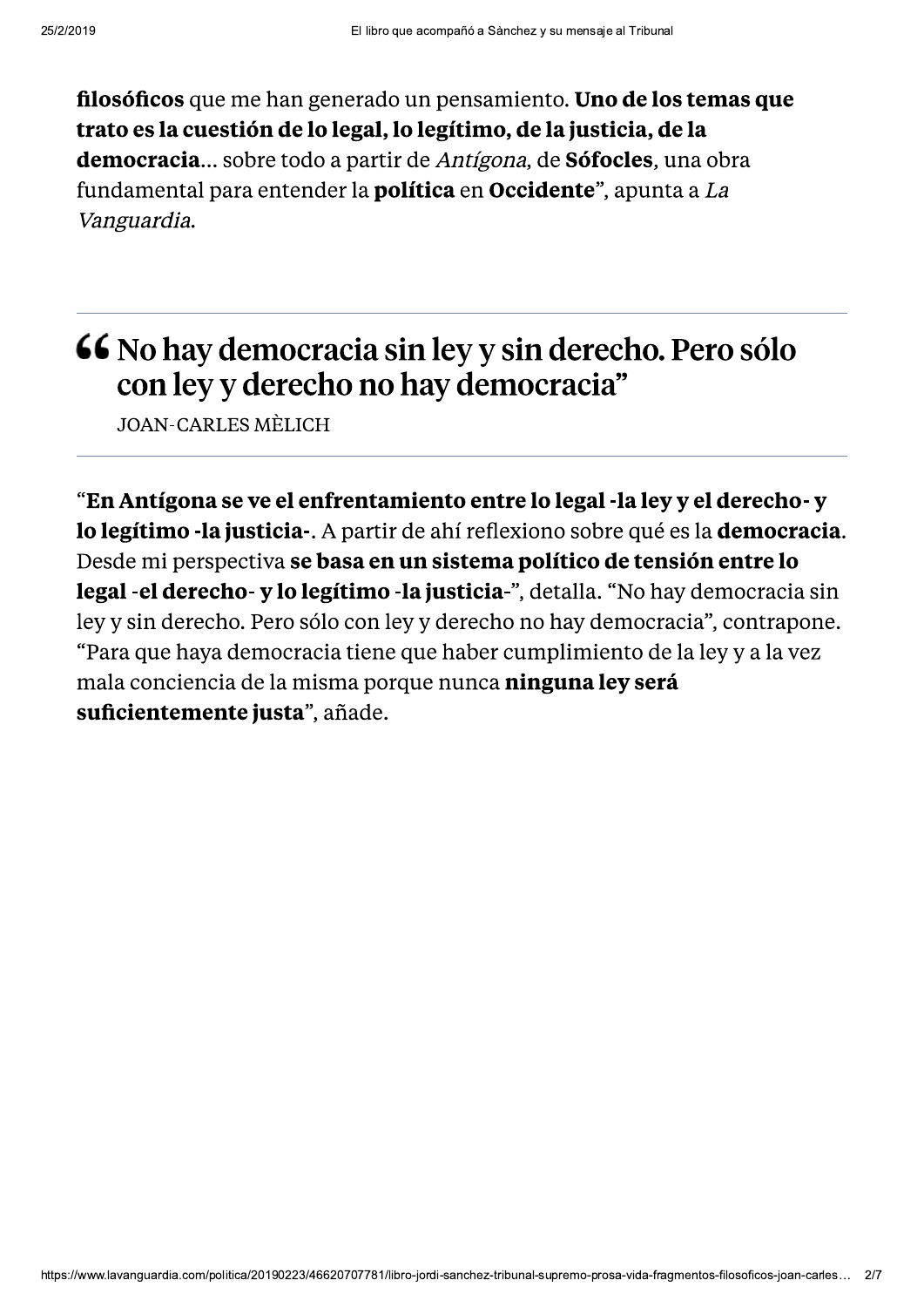En la línea de lo que expone Mèlich, Oriol Junqueras defendió en su declaración que "votar en un referéndum no es delito" y que "trabajar por la independencia no es delito". "De los delitos que se nos intentan atribuir no hemos cometido ni uno", señaló el líder de ERC. "El derecho de expresión no es un acto ilegal, por eso llamamos a la movilización del 1-0", señaló en su turno Sànchez. El jefe de los republicanos, para quien se pide la pena de cárcel más alta, también afirmó sobre la ausencia de diálogo que "la silla que hay enfrente siempre está vacía y la respuesta que trasladan -el Estado- es hacia los tribunales".

## 66 El diálogo es importante porque la ley nunca es del todo justa y los que disponen de ella tendrían que tener presentes a los que supuestamente según la ley están fuera"

El autor desconocía que el expresidente de la Assemblea Nacional Catalana tenía ese libro y se enteró después de verlo por la televisión que un conocido suyo del mundo editorial se lo había hecho llegar cuando se publicó en 2016.

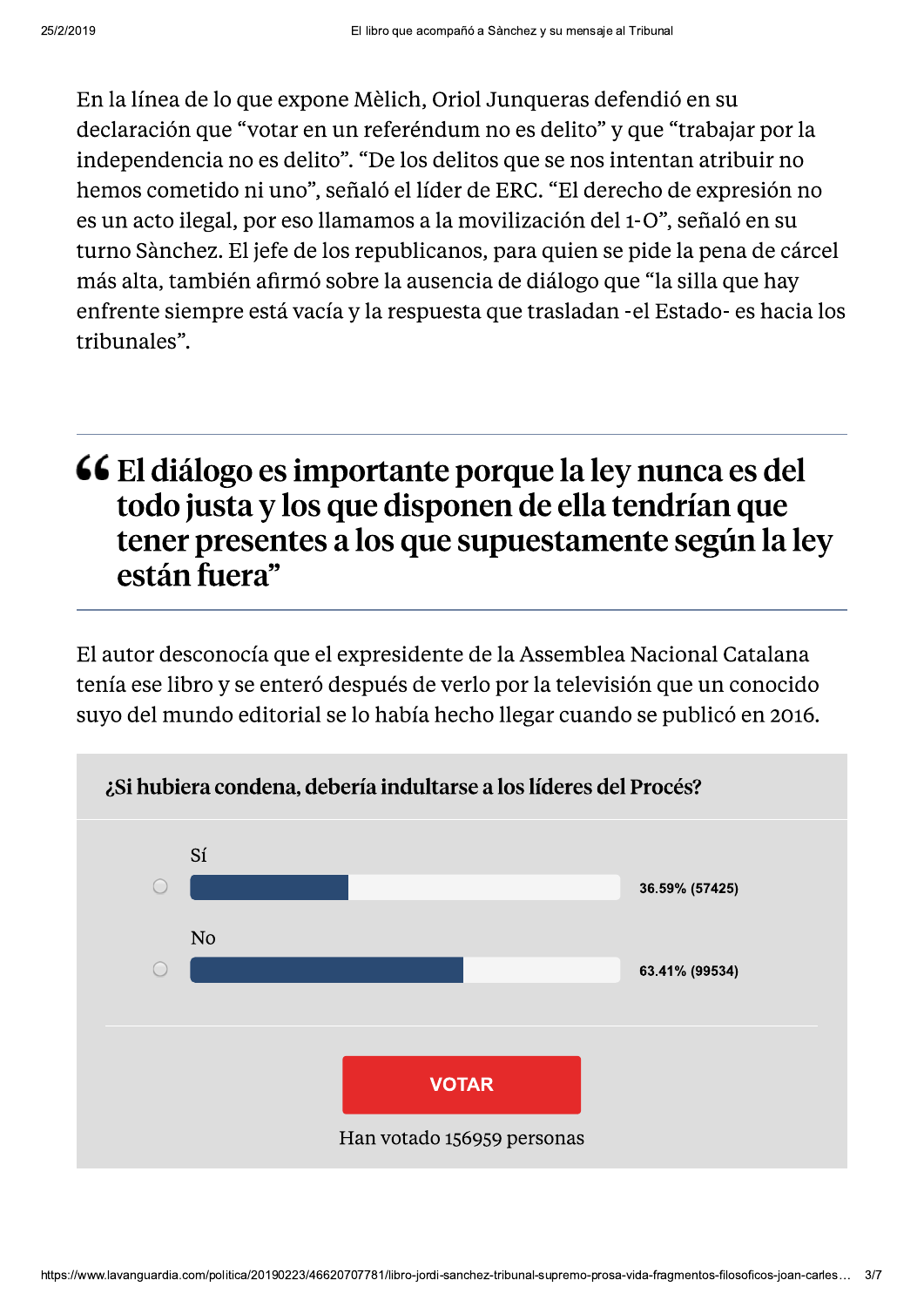Asegura que no sabe qué es la justicia o qué es la legitimidad o qué contenido tienen. "Pero sí sé qué no es la justicia y qué no es la legitimidad; y la legitimidad no es la legalidad", afirma. "Siempre hay una ruptura y una tensión entre lo legal y lo legítimo. La democracia implica deseo de justicia y por tanto mala conciencia de la ley. Y eso no quiere decir que la ley no sea buena, sólo que nunca será suficientemente buena", señala.

## La mala conciencia de la ley y la mujer adúltera del Evangelio

"La democracia también tiene un elemento ético y la ética no quiere decir actuar bien sino actuar sabiendo que nunca actuaremos suficientemente **bien.** Eso es lo que yo llamaría la **mala conciencia** y es fundamental. Por eso mismo es importante el diálogo, porque la ley nunca es del todo justa y los que disponen de ella tendrían que tener presentes a los que supuestamente según la ley están fuera", resalta.

Pone como ejemplo de mala conciencia de la ley la respuesta de Jesús cuando le presentan a la mujer adúltera en el Evangelio de San Juan. "Primero guarda" silencio y cuando le insisten dice que 'quien esté libre de pecado tire la primera piedra', que es lo que marcaba la ley de Moisés", recuerda. Opina que eso es "estar a la altura" y "mala conciencia". "Ser justos o demócratas es aceptar que nunca seremos suficientemente justos o demócratas. Son horizontes o un deseo que nunca se asumen. Si alguien habla en nombre de la democracia no es demócrata", valora Mèlich.

## 66 Identificar derecho con justicia, lo legal con legítimo, es una práctica típica de los sistemas totalitarios porque entonces la crítica no es posible"

**JOAN-CARLES MÈLICH**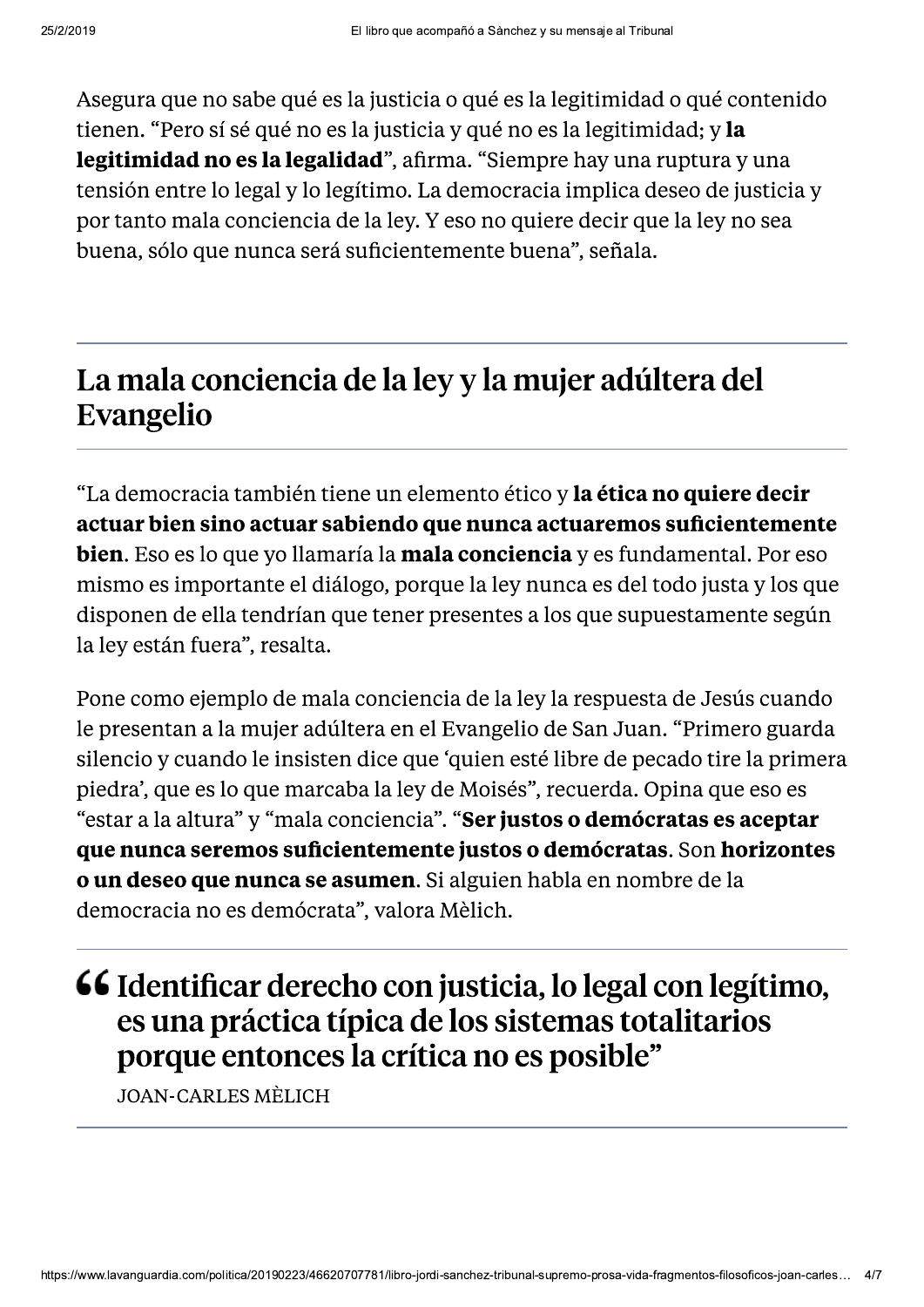Para el pensador catalán, un paradigma de situación injusta es "cuando el derecho se apropia de la justicia". "El derecho es derecho y lo necesitamos. El ser humano es un ser finito que necesita leyes. Pero no basta con el derecho. Identificar derecho con justicia, lo legal con legítimo, es una práctica típica de los sistemas totalitarios porque entonces la crítica no es posible. Si sólo la legalidad es legítima se acaban la crítica y el diálogo y se introducen principios sagrados o incontestables", opina.

Además, lamenta que no haya "una crítica a todo lo que está pasando desde la filosofía contemporánea" mientras los políticos dicen que "ser demócrata es cumplir la ley". "Ser demócrata es cumplir la ley, pero sólo cumplir la ley no es ser demócrata", matiza. "Esta perspectiva hace una crítica a todas las formas de totalitarismo. Uno de los peligros de nuestros días es el totalitarismo disfrazado de democracia", concluye.

#### Pensamientos 'La prosa de la vida. Fragmentos filosóficos II'

77

Para que haya *democracia* es necesario que se acepte que ninguna justicia positiva, ningún derecho, ninguna ley, serán *suficientemente* justos, o, mejor dicho, que toda ley es manifiestamente injusta, que *toda ley es injusta por su* propia naturaleza de 'ley'.

78

(Releyendo Antígona, de Sòfocles).

¿Es que la injusticia de Creonte no radica más bien en presentar el derecho como definitivo, como un final de trayecto, y no tanto en su prohibición explícita de enterrar a Polinices?

79

La democracia es un sistema heterogéneo en sí mismo. Lo más propio de la democracia es la diferencia y la heterogeneidad, porque Creonte y Antígona nunca podrán coincidir, porque nunca la *legalidad* de Creonte podrá ser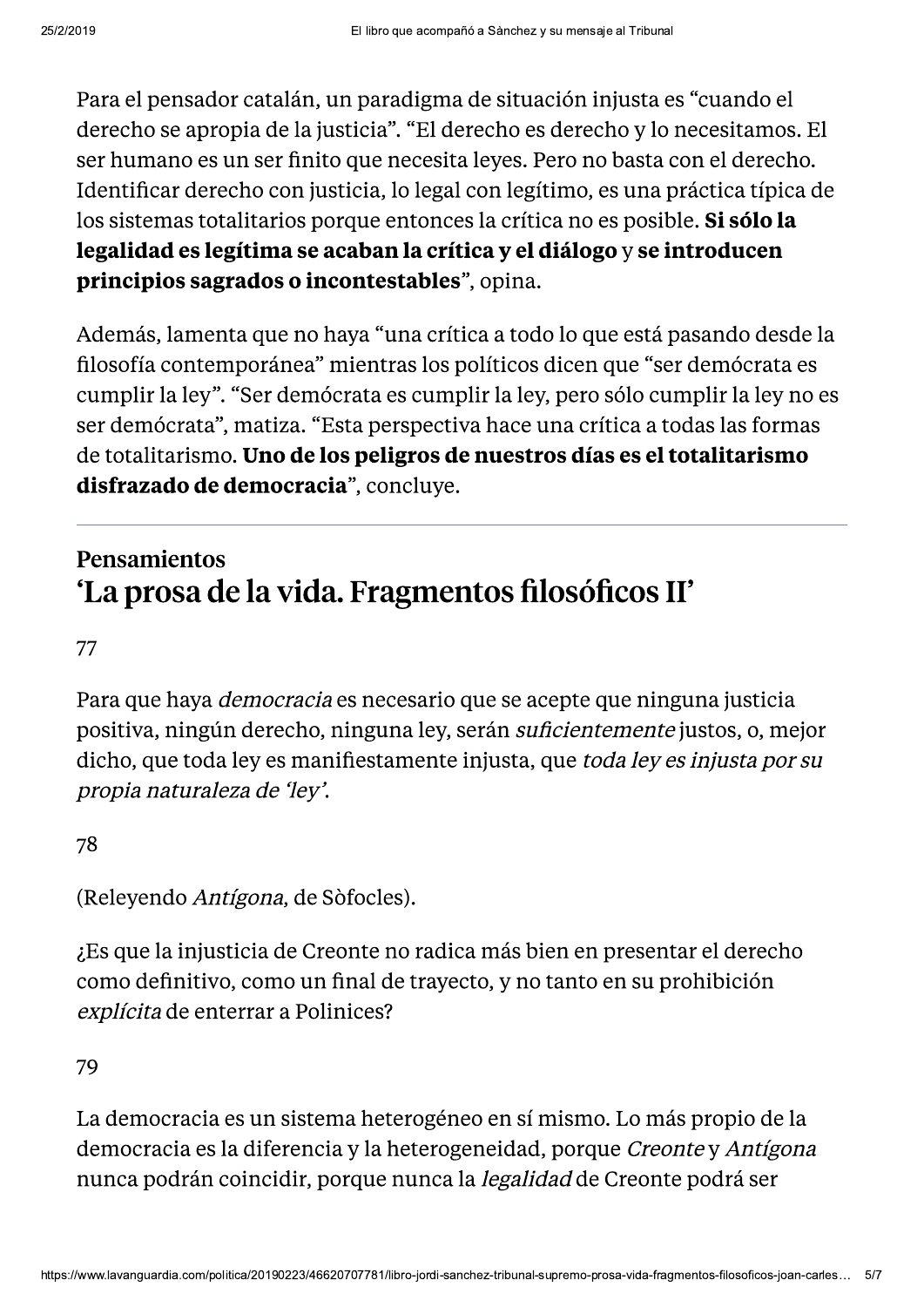aceptada por la *legitimidad* (a la que Antígona apela).

80

No sabemos qué es la legitimidad, pero sí sabemos qué no es. No es la legalidad.

81

"¿Por qué la mayoría de los filósofos no quieren pensar en la injusticia con la misma profundiad y sutileza que piensan en la justicia?". Judith Shklar, Los rostros de la injusticia.

La imposibilidad de la justicia, o mejor, la experiencia de esta imposibilidad, es la condición de posibilidad de la justicia.

82

Lo peor de una legalidad es la *tranquilidad de consciencia* de aquellos que la defienden: 'Como cumplimos la ley estamos tranquilos, hemos hecho lo que se tenía que hacer.

Pero la expresión 'estado *de derecho*' resulta sospechosa, porque quiere ser legitimadora: 'Como vivimos en un 'estado de derecho', lo que hacemos no es sólo legal sino también legítimo...'

83

Un sistema democrático es *democrático* porque no se apropia del nombre de la justicia.

84

Cuando el derecho tiene la consciencia tranguila, cuando pretende, arrogante, 'que se ha hecho justicia', la injusticia irrumpe y surge el *daño*.

85

Daño es la palabra que explica que quiere decir 'ser víctima'.

86